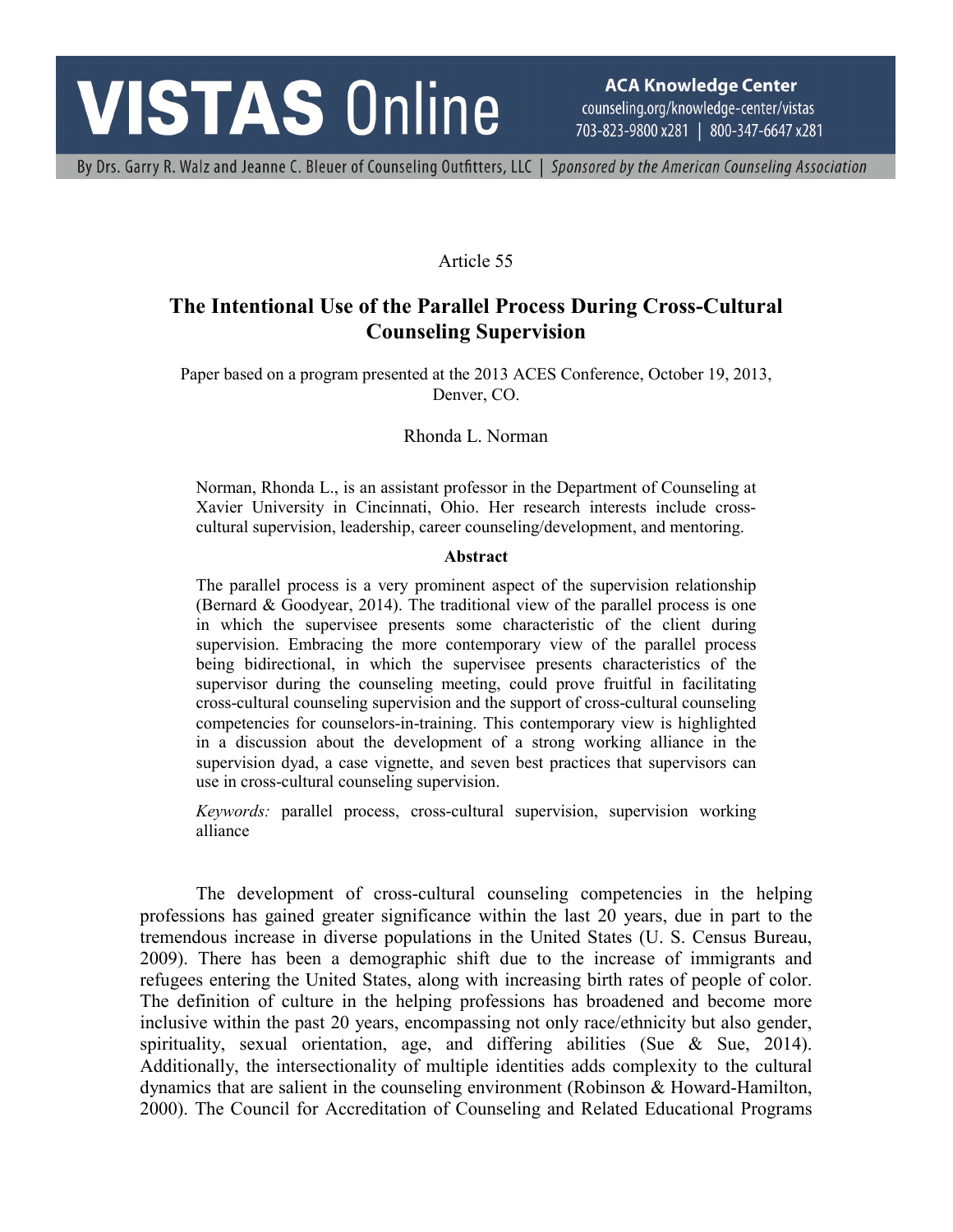(CACREP) has reported the demographics of enrolled counseling students to be 61.09% Caucasian/White and 20% African American/Black (Kimbel, 2013). Therefore, professional counselors and counselors-in-training are continually being called upon to serve clientele who are of a different culture.

One of the most important challenges of the profession is meeting the mental health needs of a diverse and multicultural society (Sue & Sue, 2014). Despite the American Counseling Association (ACA), American School Counseling Association (ASCA), and CACREP recommending and mandating the inclusion of cross-cultural counseling competencies, there remains a gap between academic knowledge and the application of cross-cultural counseling competencies among counselors-in-training (ACA, 2014; ASCA, 2010; CACREP, 2009; Sue & Sue, 2014). In the face of these mandates from the representing associations and the primary accrediting body, many master's level programs in counseling continue to have one course that is identified as "the course" that encompasses the multicultural and diversity curriculum (Peters et al., 2011; Sue & Sue, 2014). The *ACA Code of Ethics* (F.2.c., 2014) recommends that counselor educators infuse multicultural material in all courses and workshops for the development of the counselor trainee (p. 14). Infusing multicultural material seems to be somewhat vague and ambiguous at best and may convey wavering levels of commitment by counselor educators (Arredondo & Arciniega, 2001).

Counselor educators are the primary gatekeepers for the counseling profession who determine through ongoing evaluations which students have mastered the competencies to gain access into the profession (ACA, 2014). It is my position that clinical supervision and the intentional use of the contemporary view of the parallel process will allow for more effective conceptualization and application of skills that promote cross-cultural counseling competencies. In addition, I believe that multiple opportunities exist within a strong supervision working alliance (SWA) that can impact the development of cross-cultural competency skill acquisition for counselor trainees (Ladany, 2004). Chief among the opportunities is the intentional use of the contemporary and bidirectional parallel process (Frawley-O'Dea & Sarnat, 2001; Ladany, 2004).

## **Parallel Process**

The parallel process was first conceptualized in psychodynamic supervision by Henry Searles (1955), capturing the traditional view of the parallel process and being labeled the "reflection process." Scholars agree that the parallel process is a phenomenon in which supervisees present to their supervisors as their clients have presented to them (Frawley-O'Dea & Sarnat, 2001; Friedlander, Siegel, & Brenock, 1989). For example, when a client presents with anxiety within a counseling session, the counselor trainee/supervisee then presents to the supervisor with anxiety about being able to help the client, which results in the supervisor experiencing anxiety about being able to help the supervisee. The more contemporary view of the parallel process being bidirectional, where the material presented in supervision influences the counseling relationship, was initially supported by Doehrman (1976) and later by Frawley-O'Dea & Sarnat, (2001), and is termed the "symmetrical parallel process." For example, a supervisee is anxious about seeing a client that has a panic disorder and the supervisor intentionally facilitates a mindfulness relaxation activity with the supervisee to assist with managing his/her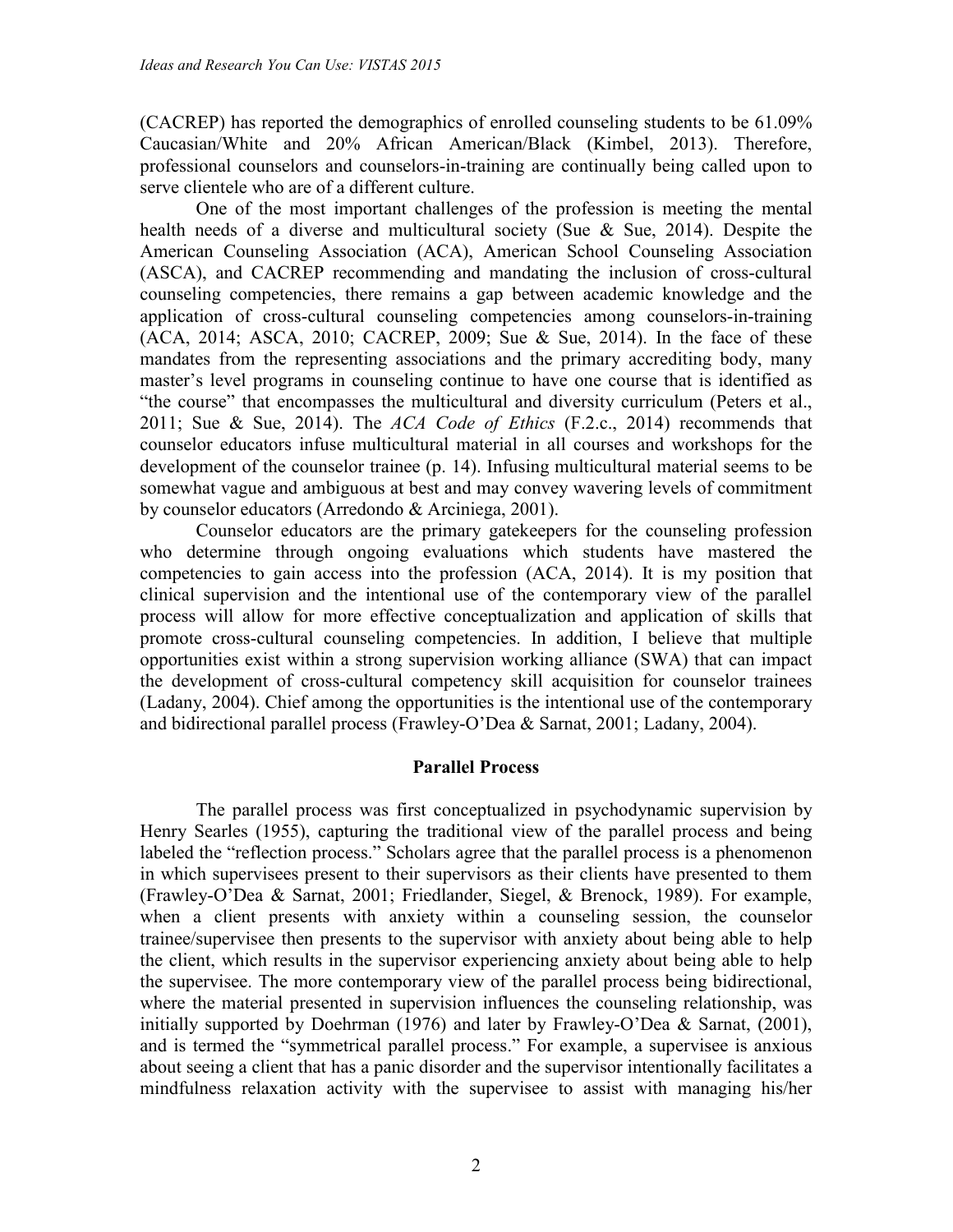anxiety about serving the client. Subsequently, the supervisee is less anxious when meeting with the client and facilitates a mindfulness relaxation exercise to assist the client with managing his/her panic disorder. The bidirectional process has several components: a) processes that lead to parallels between treatment and supervision; b) transference and countertransference that is enacted in one dyad that impacts the other dyad; c) and parallels that highlight the similarities between counseling and counseling supervision (Doehrman, 1976; Frawley-O'Dea & Sarnat, 2001; Mothersole, 1999; Sigman, 1989). This contemporary view of the parallel process is the framework that is utilized throughout this paper.

Supervisors with differing therapeutic orientations report the existence of the parallel process as a "supervision and learning" intervention (Raichelson, Herron, Primavera, & Ramirez, 1997). A study by Raichelson et al. (1997), which included 150 supervisors and 150 supervisees with varying theoretical orientations in counseling, examined both the traditional and contemporary view of the parallel process by using the Parallel Process Survey and found that most participants confirmed the existence of the parallel process in supervision. By far, the psychoanalytic orientation acknowledged the parallel process greater than the non-psychoanalytic orientations, such as cognitive, rational emotive, or behavioral. The participants who endorsed the existence of the parallel process embraced several significant outcomes, which included supervisees who: a) became more comfortable inviting negative transference feelings; b) experienced deeper awareness of countertransference issues; c) developed an appreciation of the value of nonverbal, behavioral enactments; d) improved their ability to express negative feelings between the supervisor and supervisee directly and in a comfortable manner; and lastly, e) felt freer to act spontaneously, warmly, and interpersonally in the therapeutic process. Overall the supervisees reported a strengthening of the supervisory relationship and improved communication.

It is important for supervisors to attend to the parallel process to improve learning and promote the clinical development of the supervisee (Pearson, 2000). The literature illustrates that the parallel process can produce intense emotions that may also impact the care of the client if not addressed (Friedlander et al., 1989; Pearson, 2000).

Although the contemporary view of the parallel process has been highlighted in the literature, the intentional use of the parallel process has not been addressed. Giordano, Clarke, and Borders (2013) came close to the intentional use of the parallel process in their article "Using Motivational Interviewing Techniques to Address Parallel Process in Supervision." At a minimum, the authors recommended that the supervisor address the supervisee's presenting issue by modeling effective behaviors to attend to impasses in the therapeutic process. This paper will add a new perspective to the intentional use of the parallel process.

## **Supervision Working Alliance (SWA) and the Parallel Process**

The parallel process does not occur effectively in isolation, but in the context of a strong supervision working alliance (Ladany, 2004). Bordin (1983) conceptualized the supervision working alliance (SWA) as having three primary components: a) mutual agreement on goals; b) mutual agreement on tasks; and c) development of emotional bonds. There are many benefits to developing a strong SWA, such as decreased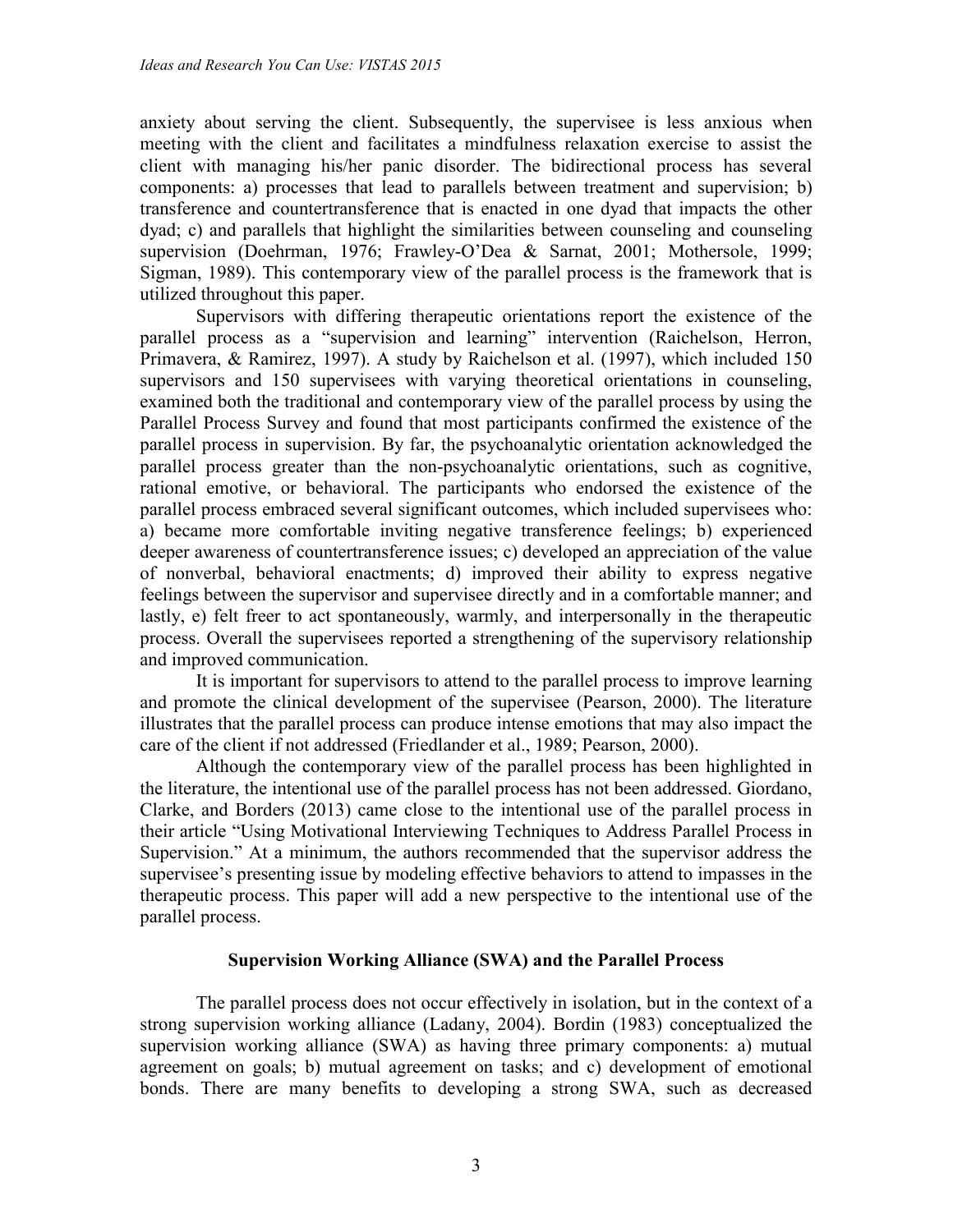likelihood of resistance and defensiveness by the supervisee in relation to implementing the parallel process, increased likelihood of trust, enhanced trainee self-disclosure, and most important for this discussion, enhanced multicultural competence (Ladany, Brittan-Powell, & Pannu, 1997). Ladany recognized that the SWA is usually developed within the first three to five supervisory sessions and consists of what he calls "ruptures and repairs" in the relationship (Bordin, 1983; Ladany, 2004). Having a strong SWA will assist with the process of repairing the ruptures when they occur, especially when the goal is the development of cross-cultural competencies.

In contrast, having a weak SWA results in role conflict and ambiguity, trainee nondisclosure, alleged unethical supervisor behavior, and counterproductive events in supervision (Ladany, 2004). Attending to the SWA seems paramount when implementing effective supervisory practices and influencing the learning and practice of the supervisee (Shulman, 2005). Shulman (2005) described supervision as interactional in nature, where the supervisor and supervisee play a part in the outcomes. In June of 2005, during a plenary presentation at the First International and Interdisciplinary Conference on Clinical Supervision, Shulman asserted that in supervision "more is caught, than taught, meaning that supervisees learn more from us by paying attention to how we treat them, than by what we say to them about their practice" (p. 24).

The parallel process has to be implemented within the appropriate context. The traditional view of the parallel process has been criticized for being used with supervisees who have not developed sufficiently to understand the parallel process, which yielded defensiveness as a response by the supervisee (Doehrman, 1976; Sumerel, 1994; Williams, 1987). Additional criticisms include the issue of "poor timing" with the use of the parallel process, especially when the result is defensiveness and the supervisee is not able to learn from the intervention (Williams, 1987). Several references have been made to utilizing the parallel process indirectly, not divulging to the supervisee that the parallel process is occurring or being implemented (Giordano et al., 2013; Sumerel, 1994). This approach seems somewhat disingenuous when counselor educators and supervisors are striving to communicate openly with the supervisee and work towards building a strong SWA.

Therefore, the best use of the parallel process is within a developmental model of supervision, encased within a strong SWA (Giordano et al., 2013). Having a strong SWA will assist with ascertaining the appropriate use of the parallel process with counselor trainees (Bernard & Goodyear, 2014). It is a necessary ingredient when operating within a cross-cultural supervision context (Ladany, 2004).

## **Cross-Cultural Supervision**

The working alliance model serves to strengthen the quality of supervision, but supervisors must also be aware of cross-cultural dynamics within themselves and in the relationship. Cross-cultural supervision refers to content, process, and outcomes pertaining to the client-counselor-supervisor triad in which one of the members of the triad is culturally different from the others (Brown & Landrum-Brown, 1995; Estrada, Frame, & Williams, 2004). Embracing cross-cultural supervision captures the expanded definition of multiculturalism, which includes the following demographics: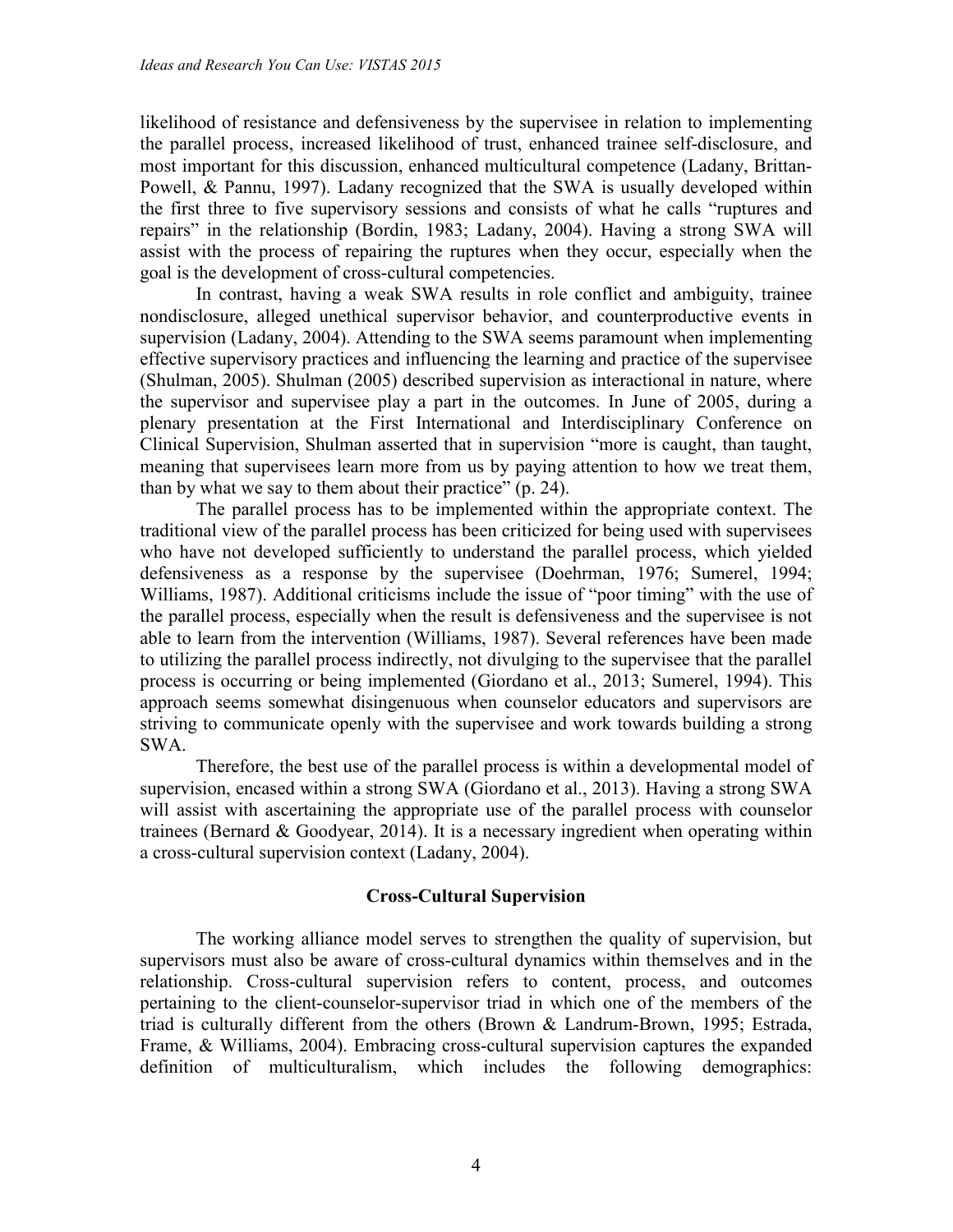race/ethnicity, gender, sexual orientation, age, differing abilities, and spirituality (Estrada et al., 2004; Sue & Sue, 2014)

Cross-cultural supervision is embedded in the broad definition of clinical supervision, defined as an intervention provided by a more senior member of a profession to a more junior member or members who are typically of that same profession but not always (Bernard & Goodyear, 2014). Bernard and Goodyear (2014) also stated that the

relationship is evaluative, extends over time, has simultaneous purposes of enhancing the professional functioning of the more junior person(s), monitoring the quality of professional services offered to the clients that she, he, or they see, and serving as gatekeeper for those who are to enter the particular profession. (p. 9)

The *ACA Code of Ethics* (2014) emphasizes not only the gatekeeper function but Section F.2.b. also states that counseling supervisors must be aware of and address the role of multiculturalism/diversity in the supervisory relationship (p. 13). There is more attention in the literature spent defining cross-cultural counseling and its related competencies and less attention to cross-cultural counseling supervision and how it impacts and supports the development of cross-cultural counseling competencies of the supervisee. As the population demographics shift and change, counselor educators, supervisors, and supervisees have a responsibility to change to meet the needs of their increasingly diverse client population (Sue, Arredondo, & McDavis, 1992; Sue & Sue, 2014; U. S. Census Bureau, 2009). Thus, it becomes increasingly important for supervisors to become culturally competent and have the ability to facilitate discussions related to the cultural dynamics in the triad.

Ancis and Ladany (2001) proposed that counselor supervisors strive to build multicultural supervision competencies that consist of five domains, such as: a) Domain 1, Supervisor and Supervisee-Focused Personal Development—where supervisors challenge their own biases and explore the supervisees' identity development; b) Domain 2, Conceptualization—supervisors facilitate supervisees' understanding of the impact of oppression, racism, and discrimination on client's lives; c) Domain 3, Skills/Interventions—where supervisors model and train supervisees in verbal and nonverbal helping responses; d) Domain 4, Process—supervisees are able to competently and effectively work with diverse supervisees, and e) Domain 5, Outcome/Evaluation which includes a supervisor's ability to identify supervisees' personal and professional strengths and weaknesses in the area of multicultural/cross-cultural counseling.

## **Cross-Cultural Counseling Competencies**

Cross-cultural counseling competencies are enhanced within a strong SWA by a supervisor who is able to give voice to the cross-cultural dynamics that are operative in the triad (Estrada et al., 2004; Ladany, 2004). The counseling profession has come a long way since Clement Vontress and Paul Pederson voiced their concerns and called the profession to action, to break free of "cultural encapsulation" and competently address the issues of difference for marginalized persons (Pedersen, 1978; Sue & Sue, 2014; Vontress, 1969). In 1991, the Association for Multicultural Counseling and Development first approved the Multicultural Counseling Competencies (Arredondo & Arciniega, 2001; Arredondo & Toporek, 2004). This document, termed "a living document," has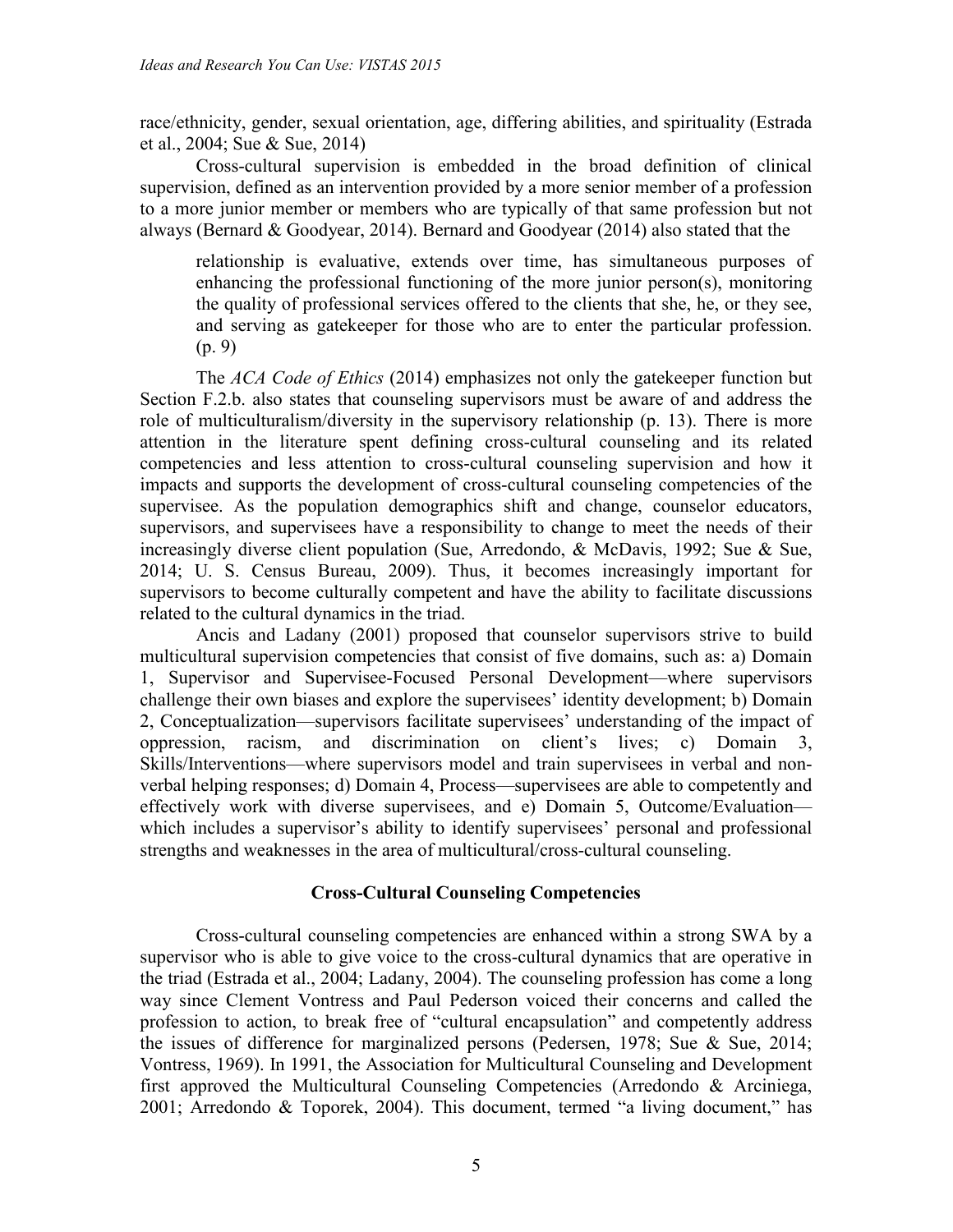gone through several revisions and still guides the profession in curriculum development and training of counselors.

It is beyond the scope of this paper to elaborate on all of the 31 cross-cultural competencies, but acknowledgement of three significant areas is warranted for the support of cross-cultural counseling competencies within supervision. They include counselor: a) awareness of own cultural values and biases; b) awareness of client's worldview; c) and development of culturally appropriate intervention strategies (Sue & Sue, 2014). As stated previously, the supervisor is guided by the five domains of multicultural supervision competencies that support and reinforce the cross-cultural counseling competencies of the supervisee.

Arredondo et al. (1996) led the profession by operationalizing the multicultural competencies for training and counseling purposes, while Day-Vines et al. (2007) emphasized broaching the subject of difference within the counseling process. The profession has now come full circle by examining the supervision relationship and the competencies that assist with counselor trainee development of cross-cultural competencies (Bernard & Goodyear, 2014; Estrada et al., 2004). The competencies can be acted upon when it is acknowledged that one or more cross-cultural interactions are occurring. Acknowledging the cross-cultural nature of supervision allows for interventions to be tailored appropriately to cross-cultural interactions (Arredondo & Toporek, 2004; Bernard & Goodyear, 2014).

The following vignette includes two parallel process situations, one with a weak SWA where cross-cultural issues pose concerns, and another with a strong SWA where the parallel process works well in acknowledging and supporting the three areas of crosscultural competencies highlighted earlier. It is also a depiction of the supervisor's competencies that support the cross-cultural learning of the counselor trainee.

## **Cross-Cultural Supervision Vignette**

Tina Anderson is a 32-year-old African American female counselor trainee. Tina's academic faculty supervisor is Jim Stenson, a 52-year-old European American male who has been in clinical practice for 35 years. Tina's on-site supervisor is Pamela Jones, a 49-year-old European American female.

The initial meeting between Jim and Tina began with developing a strong working alliance that consisted of collaboratively reviewing the expectations of supervision (goals) for the university and for clinical practice (tasks). At the next meeting, Jim presented Tina with a supervision agreement that consisted of the previously discussed expectations, crisis management procedures, and communication strategies. Due to the differences between himself and his supervisee, Jim gave Tina a "cultural autobiography" (emotional bonds) to complete and bring back to the next supervision meeting. The cultural autobiography is a structured way to reveal dimensions of oneself, such as a) place of birth, b) school attended, c) languages spoken, d) places traveled, e) U.S. born friends, f) languages spoken, and g) other items as needed (Vontress, Johnson, & Epp, 1999).

Tina's first clinical task was to co-facilitate a women's substance abuse group with Pamela, the on-site clinical supervisor. Pamela identifies as being a recovering addict and has been with the agency for 15 years. One of the twelve diverse group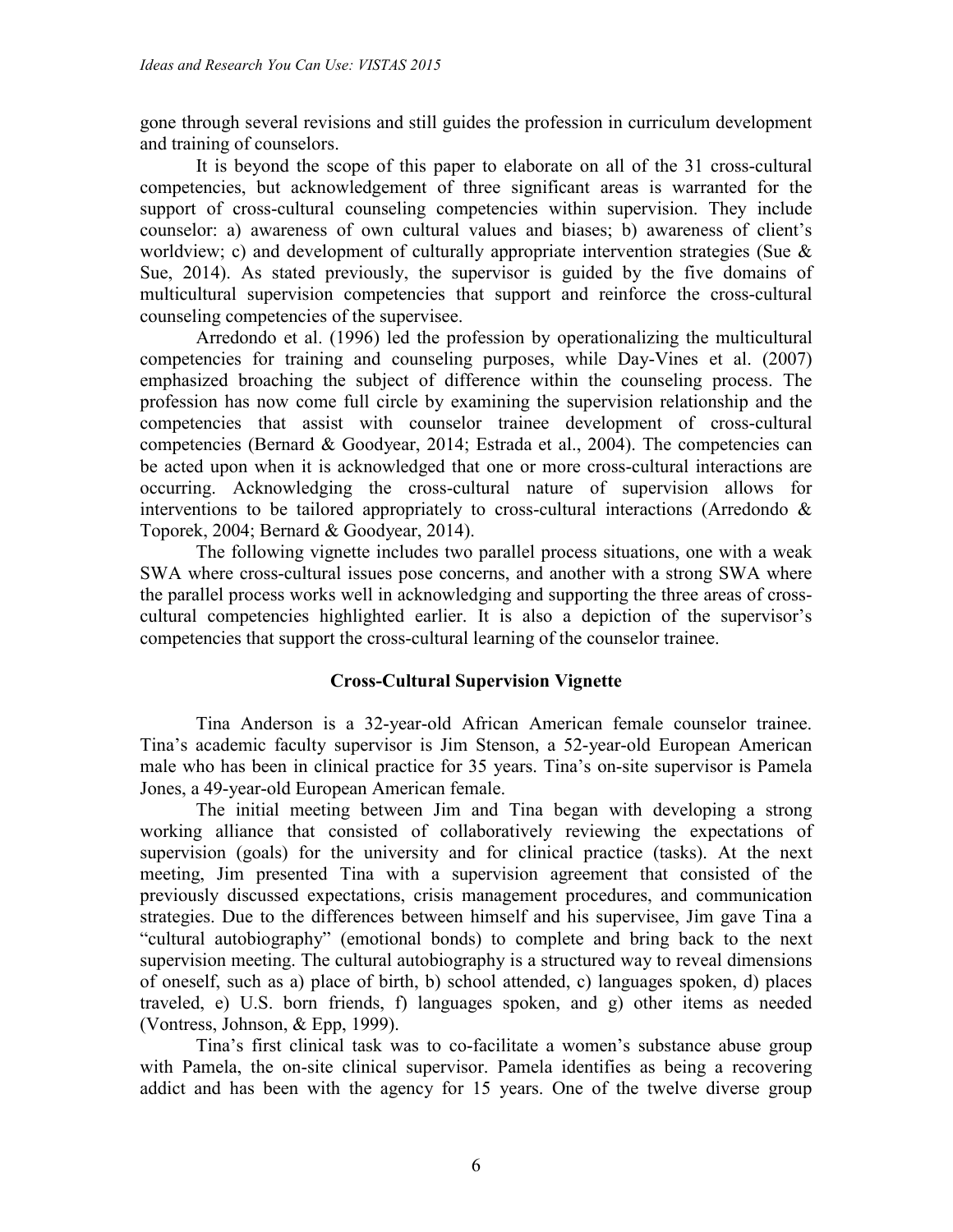members, an African American member, was struggling with homelessness as a consequence of her addiction and subsequently moved in with her sister and her sister's three children in a two bedroom apartment. The client shared this information with the group and also asked the group to pray for her and for those who were familiar with the "laying of hands" to please touch her because her life was turning around, referring to the ability to find housing for her and her children. The group members did what was requested, while Pamela appeared visibly displeased. Pamela supported the acknowledgement of the higher power and prayer but verbally admonished the women for touching in the group. The group members became silent.

Tina left the group without talking with Pamela and because she did not feel comfortable discussing the issues with Pamela, she went straight to Jim's office very anxious and tearful. Reflecting back on the events, she was fearful that it may have been harmful to the client who made the request and to other group members, who appeared uncomfortable. Tina was also aware that a cultural disconnect had happened between her and Pamela.

Jim listened intently and was supportive. Tina perceived a judgment was made by Pamela regarding the living arrangements of the client and the spiritual practices (her values and biases) and from what she researched about the African American community, it is not unusual for several families to have charismatic spiritual beliefs (culturally specific interventions) and to live with one another. Largely, the historical communal practices (client's worldview) provided benefits such as safety, protection, and a pooling of resources for all involved. Pamela had not discussed cultural differences in their supervision meetings and Tina was not sure what Pamela's position was on integrating culturally-specific interventions into the treatment. The initial meeting with Pamela consisted of organizational and clinical clarification such as making sure her mandatory trainings were complete (tasks) and learning how to facilitate the substance abuse group (goals).

When Jim identified the parallels within the supervision relationships with Tina, she agreed that she did not feel she could competently voice her concerns with Pamela but reflected on the reasons she felt competent in voicing her concerns with Jim. The primary reason was because he had broached the subject of cultural differences within their initial meetings and this allowed her to trust him enough to discuss cross-cultural issues in supervision and to also trust his cross-cultural competence as a supervisor. At the end of the supervision meeting, Tina devised a plan to repair the cultural disconnect and concerns. She will suggest to Pamela that a discussion of cultural differences could be beneficial in her supervision as well as within the group.

## **Parallel Process and Cross-Cultural Competencies**

The vignette depicted two supervision processes, one that was effective and another process that was less than effective. Jim, as the faculty supervisor, focused on gaining agreement on goals and tasks and establishing an emotional bond with the supervisee. Pamela, as the on-site supervisor, gained agreement on goals and tasks but failed to focus on the supervision relationship (emotional bond) with her supervisee. The parallel process was enacted in both supervision experiences. The intentional use of the contemporary view of the parallel process with Jim and Tina was evident with Tina's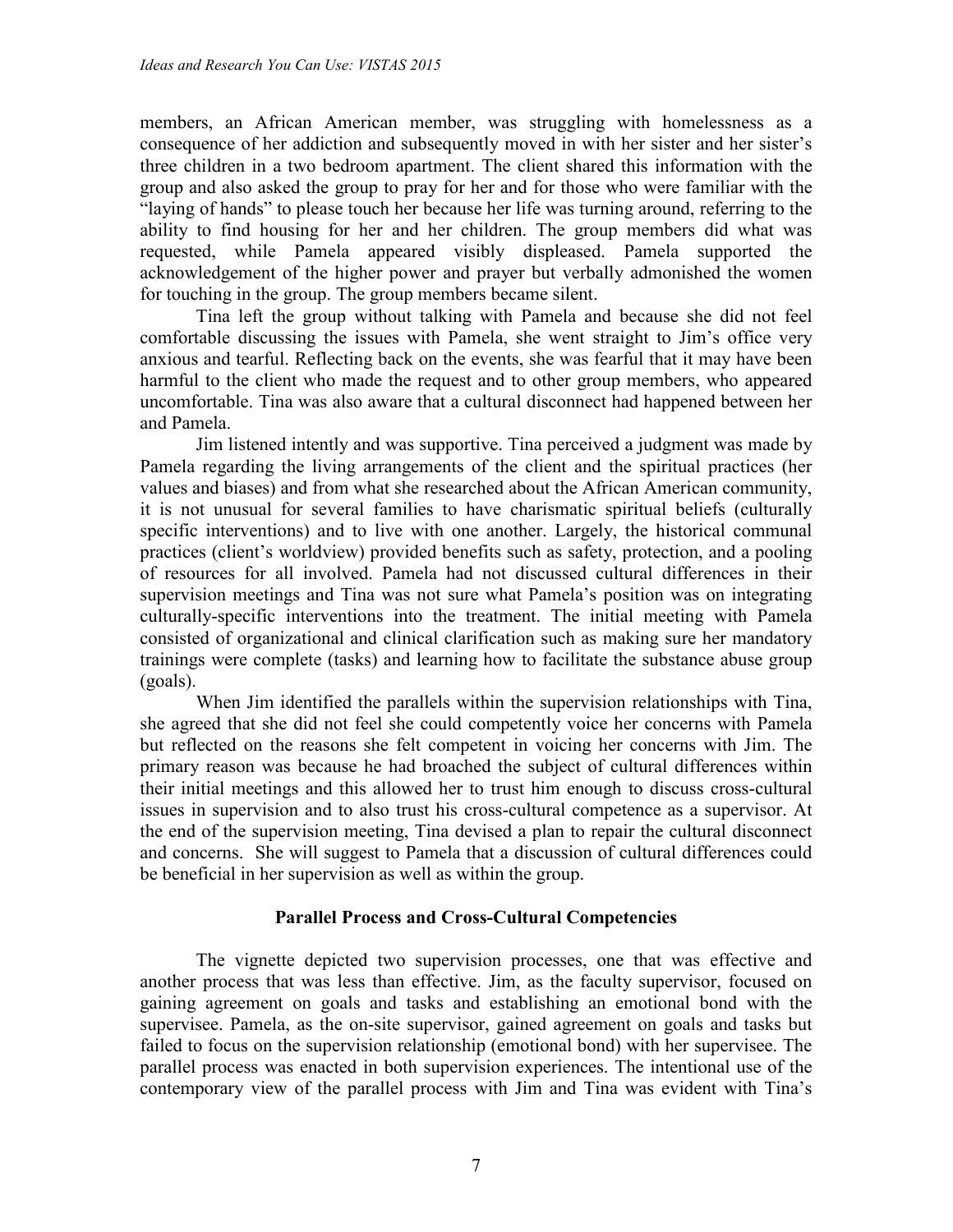ability to discuss cross-cultural issues with Jim, primarily because he had initiated the subject by using the "cultural autobiography" as a starting point. In addition, the most visible parallel with Pamela and Tina was the "no discussion" of cross-cultural issues, and when an issue arose that called for communication about cross-culturally related issues, Tina felt less self-efficacious to initiate the conversation. Tina was aware of the cross-cultural disconnect between what was being taught in her academic environment and what was being practiced on-site. She learned more about herself from both supervision experiences. Benefiting from multiple supervisors, a strong SWA, the intentional use of the parallel process, and acknowledgement of cross-cultural supervision, Tina was able to appreciate the importance of discussing cross-cultural dynamics in supervision.

Below are seven best practices from the literature that can support cross-cultural counseling supervision and guide the development of cross-cultural counseling competencies for supervisees when utilizing the intentional, contemporary view of the parallel process. The intentional use of the parallel process within the SWA may assist with supporting the cross-cultural counseling competencies for supervisees. Again, they include supervisee: a) awareness of own cultural values and biases; b) awareness of client's worldview; c) and development of culturally appropriate intervention strategies (Sue  $\&$  Sue, 2014). It is important for supervisors to be aware of their own cultural values and biases, to understand the worldview of the supervisee and to develop culturally appropriate interventions to effectively facilitate cross-cultural dialogue as highlighted by the five domains.

## **Seven Best Practices in Cross-Cultural Counseling Supervision**

- 1. Work to establish a strong working alliance by agreeing on the tasks and goals and by developing emotional bonds (Bordin, 1983; Ladany, 2004). A strong SWA has many benefits that impact the development of counselor trainees and can be implemented regardless of the specific supervision theory or model being utilized. Ladany (2004) highlighted two major benefits of a strong SWA: the propensity for the supervisee to disclose more readily in uncomfortable situations and the development of multicultural competencies.
- 2. Broach and initiate the discussion of cultural differences early on in the supervision relationship, preferably within the first three to five supervision meetings (Bordin, 1983; Estrada et al., 2004; Ladany, 2004). Establishing a strong SWA, as Ladany (2004) stated, usually happens within the first three to five supervision meetings. Therefore the first three to five supervision meetings will provide ample time to agree upon goals and tasks, to establish emotional bonds, and to also begin the conversation of addressing cultural differences.
- 3. Intentionally address any multicultural/cross-cultural dynamics that may hinder cross-cultural supervision or interactions (Estrada et al., 2004). Inherently there is a power differential in the supervision relationship, and therefore it is the supervisor's responsibility to intentionally address the cross-cultural dynamics that are present within the supervision triad (supervisor, supervisee, and client; Bernard & Goodyear, 2014). This will allow the natural progression and discussion of crosscultural material throughout the SWA.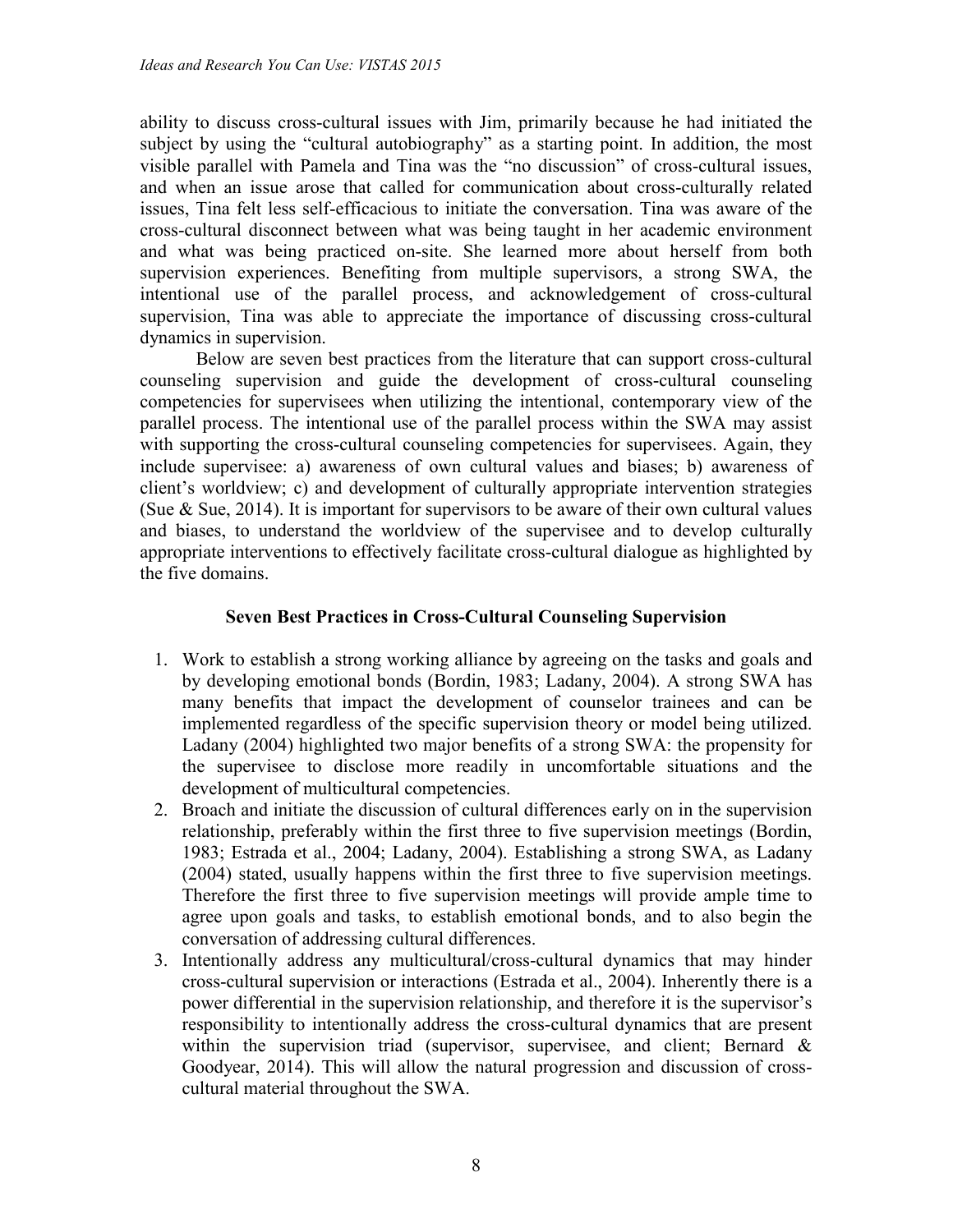- 4. Utilize a tangible and practical intervention to address cultural differences in supervision, such as the cultural autobiography or the cultural genogram (Estrada et al., 2004). The cultural autobiography is recommended for the counselor and client to use in the counseling relationship (Vontress et al., 1999). It is my recommendation that the intervention may also be used as a cross-cultural supervision intervention. This intervention may assist with the initial discussion of cross-cultural issues in supervision and also further enhance the establishment of emotional bonds between the supervisor and supervisee. The intervention may be used within the first three to five supervision meetings.
- 5. Review and discuss identity development models. An additional practical intervention to review and discuss could be racial/ethnic, feminist, gay, and lesbian identity models (Cook, 1994; Ladany et al., 1997; Sue & Sue, 2014). Racial identity models provide a non-threatening way to view cultural differences. They allow the dyad to begin to utilize a common language when addressing the different "ego statuses" for the supervisor, supervisee, or client.
- 6. Within the first three to five supervision meetings, lead a discussion related to the supervisor's and supervisee's cross-cultural counseling strengths and challenges (Bordin, 1983; Ladany, 2004). After utilizing and processing the cultural autobiography and identity development models, the conversation can naturally progress to a discussion of strengths and challenges related to cross-cultural competencies (self-awareness and biases, client's worldview, cross-cultural interventions). This conversation may also lead to the establishment of additional goals and preparation needed in supervision.
- 7. Be mindful that cultural disconnects will happen; be open and ready to implement the repair process (Bordin, 1983; Doehrman, 1976; Ladany, 2004). Within any relationship, disconnects will happen. But when addressing cross-cultural issues, there may be a greater chance for disconnects and miscommunication. Being aware of nonverbal communication in the context of cross-cultural supervision may assist with opportunities to inquire about possible disconnects that the supervisee may have experienced. Building a strong SWA assists with decreasing trainee nondisclosure and improves the ability to discuss difficult content pertaining to the cross-cultural triad (Ladany, 2004).

## **Conclusion**

The future of the counseling profession is only going to require supervisors and trainees to become more proficient in treating culturally diverse clientele (Sue & Sue, 2014). Counselor supervision is hailed as "the bridge" that connects the academy to sitebased practice, and likewise I submit that it is "the bridge" that will assist counselor trainees with acquiring the needed competencies, awareness, and skills to provide effective treatment to diverse populations (Bernard & Goodyear, 2014).

Supervisors who are able to develop a strong SWA, by agreeing on goals and tasks and developing emotional bonds with supervisees, will ultimately create a safe environment where supervisees can focus on development of cross-cultural competencies (Bernard & Goodyear, 2014; Estrada et al., 2004). The intentional use of the contemporary view of the parallel process is one intervention that could prove beneficial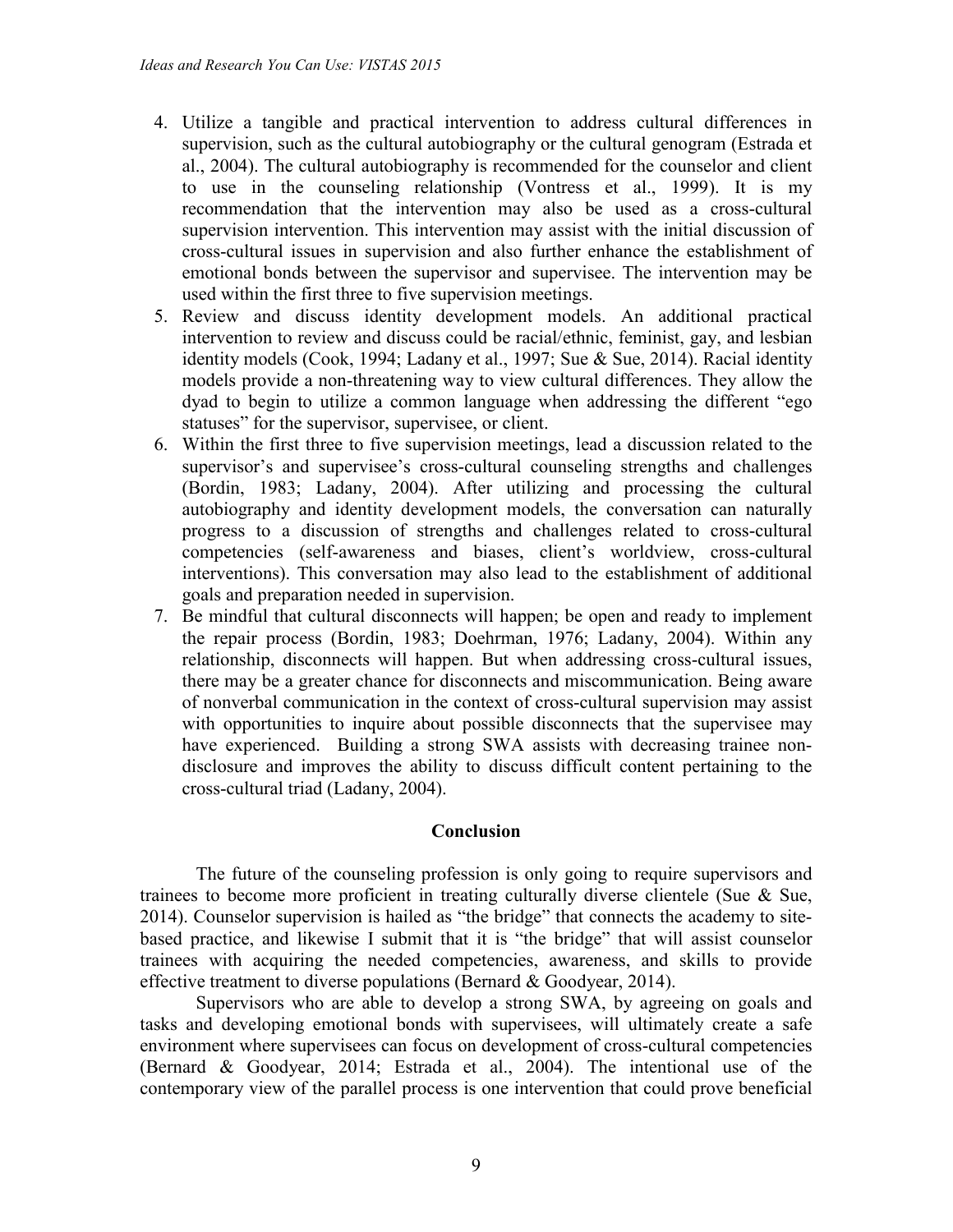in advancing cross-cultural competencies in the counseling profession. Not only is it important for supervisees to gain cross-cultural competencies through building awareness of one's own cultural values and biases, awareness of client's worldview, and development of culturally-specific interventions, it is equally important for supervisors to build competencies in the same areas to intentionally utilize the contemporary view of the parallel process. Leading and facilitating cross-cultural supervision means that the supervisor has the responsibility to "broach" the subject.

Best practices have been identified to help guide the supervisor in setting up a strong SWA. Developing a strong SWA is especially important to this process within the first three to five supervision meetings (Bordin, 1983). Capitalizing on the intentional use of the parallel process in the early supervision meetings, particularly to broach the issue of differences, can be helpful to the supervisee but also to the client. Utilizing the cultural autobiography or cultural genogram, assessing for racial/ethnic, feminist, gay, or lesbian identity, modeling self-disclosure of cross-cultural strengths and challenges, and establishing a process to repair cultural disconnects will advance not only the competencies in cross-cultural supervision but also cross-cultural counseling practice, which ultimately will assist in providing the best care for the client.

#### **References**

- American Counseling Association. (2014). *Code of ethics*. Retrieved from http://www.counseling.org/docs/ethics/2014-aca-code-of-ethics.pdf?sfvrsn=4
- American School Counseling Association. (2010). Ethical standards for school *counselors*. Retrieved from http://www.schoolcounselor.org/ asca/media/asca/Resource Center/Legal and Ethical Issues/Sample Documents/EthicalStandards2010.pdf
- Ancis, J. R., & Ladany, N. (2001). A multicultural framework for counselor supervision. In L. Bradley & N. Ladany (Eds.), *Counselor supervision: Principles, process, and practice* (3rd ed., pp. 63–90). New York, NY: Brunner-Rutledge.
- Arredondo, P., & Arciniega, G. M. (2001). Strategies and techniques for counselor training based on the multicultural counseling competencies. *Journal of Multicultural Counseling and Development*, *29*(4), 263–273.
- Arredondo, P., & Toporek, R. (2004). Multicultural counseling competencies = Ethical practice. *Journal of Mental Health Counseling*, *26*(1), 44–55.
- Arrendondo, P., Toporek, R., Brown, S. P., Jones, J., Locke, D., Sanchez, J., & Stadler, H. (1996). Operationalization of the multicultural counseling competencies. *Journal of Multicultural Counseling and Development*, *24*(1), 42–78.
- Bernard, J. M., & Goodyear, R. K. (2014). *Fundamentals of clinical supervision*. Upper Saddle River, NJ: Pearson.
- Bordin, E. S. (1983). A working alliance based model of supervision. *The Counseling Psychologist*, *11*(1), 35–42.
- Brown, M. T., & Landrum-Brown, J. (1995). Counselor supervision: Cross-cultural perspectives. Handbook of multicultural counseling. In J. G. Ponterotto, J. M. Casas, L. A. Suzuki, & C. M. Alexander (Eds.), *Handbook of multicultural counseling* (pp. 263–285). Thousand Oaks, CA: Sage Publications.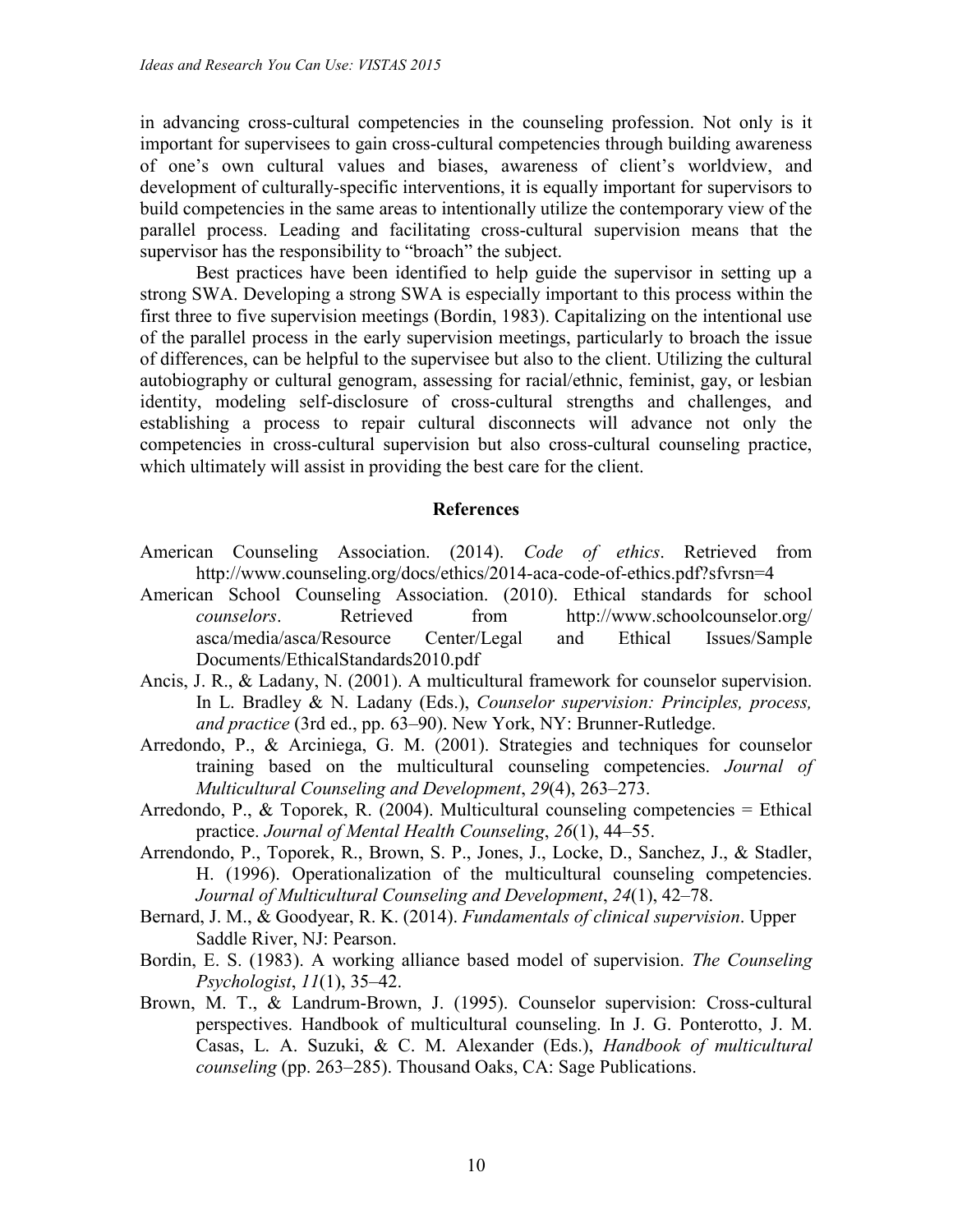- Cook, D. (1994). Racial identity in supervision. *Counselor Education and Supervision*, *34*(2), 132–141. doi:10.1002/j.1556-6978.1994.tb00320.x
- Council for the Accreditation of Counseling and Related Education Programs. (2009). *2009 CACREP standards*. Retrieved from http://www.cacrep.org/wpcontent/uploads/2013/12/2009-Standards.pdf
- Day-Vines, N. L., Wood, S. M., Grothaus, T., Craigen, L., Holman, A., Dotson-Blake, K., & Douglass, M. J. (2007). Broaching the subjects of race and ethnicity, and culture during the counseling process. *Journal of Counseling and Development*, *85*(4), 401–409. doi:10.1002/j.1556-6678.2007.tb00608.x
- Doehrman, M. J. G. (1976). Parallel processes in supervision and psychotherapy. *Bulletin of the Menninger Clinic*, *40*(1), 9–83.
- Estrada, D., Frame, M. W., & Williams, C. B. (2004). Cross-cultural supervision: Guiding the conversation toward race and ethnicity. *Journal of Multicultural Counseling and Development*, *32*, 307–319.
- Frawley-O'Dea, M.G., & Sarnat, J. E. (2001). *The supervisory relationship: A contemporary psychodynamic approach*. New York, NY: Guilford Press.
- Friedlander, M. L., Siegel, S. M., & Brenock, K. (1989). Parallel processes in counseling and supervision: A case study. *Journal of Counseling Psychology*, *36*(2), 149– 157.
- Giordano, A., Clarke, P., & Borders, D. L. (2013). Using motivational interviewing techniques to address parallel process in supervision. *Counselor Education and Supervision*, *52*(1), 15–29. doi: 10.1002/j.1556-6978.2013.00025.x
- Kimbel, T. M. (2013). CACREP vital statistics: Checking the pulse of accredited counseling programs. *Counseling Today*, *55*(8), 62–63.
- Ladany, N. (2004). Psychotherapy supervision: What lies beneath. *Psychotherapy Research, 14*(1), 1-19. doi: 10.1093/ptr/kph001
- Ladany, N., Brittan-Powell, S., & Pannu, R. K. (1997). The influence of supervisory racial identity interaction and racial matching on the supervisory working alliance and supervisee multicultural competence. *Counselor Education and Supervision, 36*(4), 284-304. doi: 10.1002/j.1556-6978.1997.tb00396.x
- Mothersole, G. (1999). Parallel process. *The Clinical Supervisor*, *18*, 107–122.
- Pearson, Q. M. (2000). Opportunities and challenges in the supervisory relationship: Implications for counselor supervision. *Journal of Mental Health Counseling*, *22*(4), 283–294.
- Pedersen, P. B. (1978). Four dimensions of cross-cultural skill in counselor training*. Personnel and Guidance*, *56*(8), 480–484. doi:10.1002/j.2164-4918.1978. tb05292.x
- Peters, H. J., Krumm, A. J., Gonzales, R. R., Gunter, K. K., Paez, K. N., Zygowicz, S. D., & Haggins, K. L. (2011). Multicultural environments of academic versus internship training programs: Lessons to be learned. *Journal of Multicultural Counseling and Development*, *39*(2), 114–124.
- Raichelson, S. H., Herron, W. G., Primavera, L. H., & Ramirez, S. H. (1997). Incidents and effects of parallel process in clinical supervision. *The Clinical Supervisor*, *15*, 37–48.
- Robinson, T. L., & Howard-Hamilton, M. F. (2000). *The convergence of race ethnicity and gender: Multiple identities in counseling*. Upper Saddle River, NJ: Pearson.